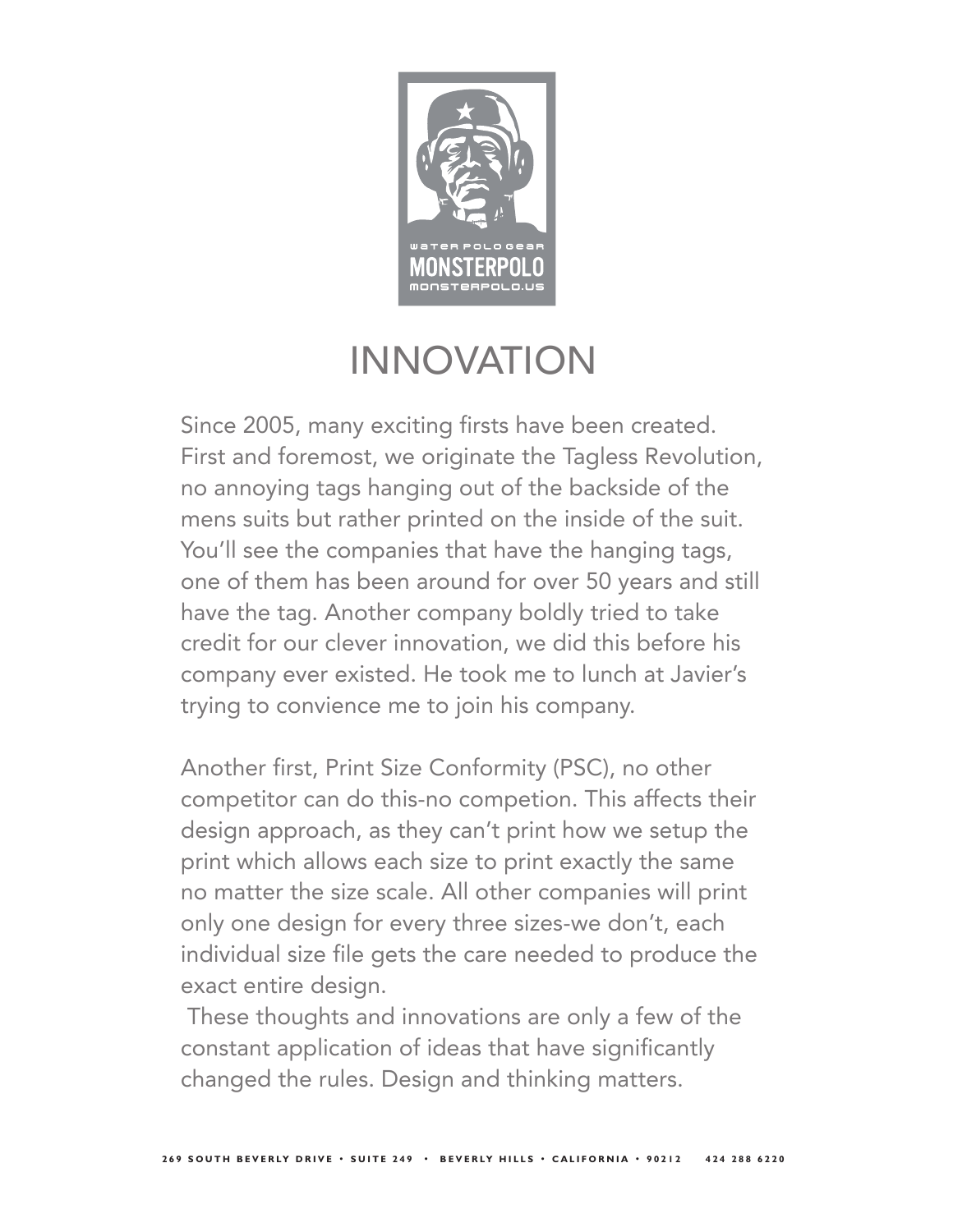

### **DESIGN**

Here is where we excel. We love our clients who stay with us for years as we make cooler and better designs as the years go on. We forge relationships that have long lasting logos and designs unmatched in the water polo community and typically found in main stream pro league sports. Our understanding of their brand grows.

Sold-out in the first hour tournament t-shirts. Branding of top tournaments. Great websites for leagues... With a great career start in producing award winning campaigns for CBS, Pro Seben, Nickelodeon, MTV and many more... we got a great sense of what will make your club stand out from the norm, creating a brand.

Everything we put out has symetry and balance with dynamic contrast and that edge that makes it so utterly desirable. We'd see all these knock-offs for teams from designs that we did for tournaments. Even USWP knocks off our original designs. (uugh).

Our abilities combined with incredibly crafted products makes our clients happy to be with us.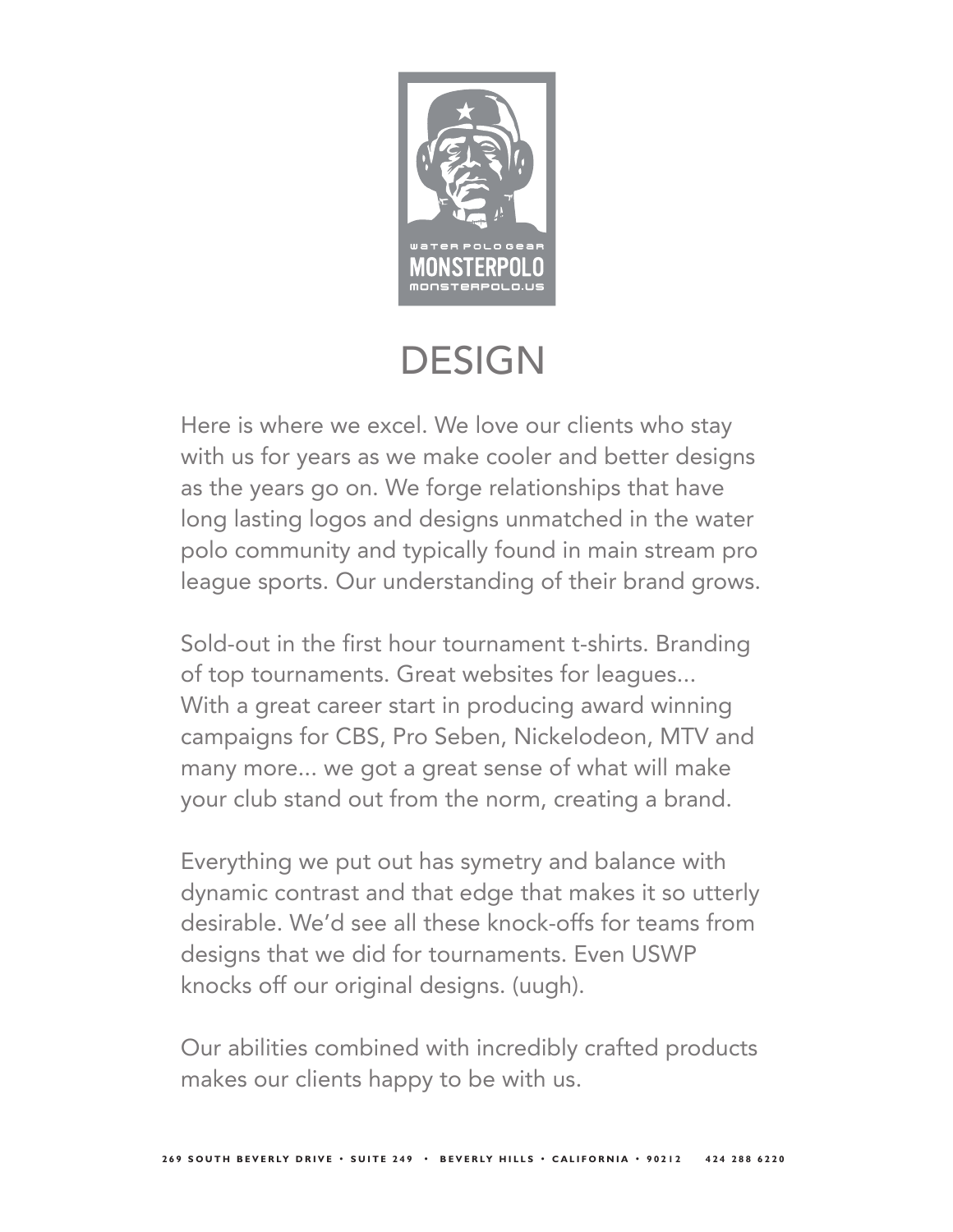

# **CRAFTSMANSHIP**

To top it all off is our in-house production capabilities. From cutting the fabric, to sublimation of the design onto the suit and to the final main piece of production, stitch-and-sew.

When we had just started, my daughter came home with her team suit made from a local company that has been around for over 30 years all torn around the neck and I took it to my production manager (expert on sewing stretch fabrics) to show her. I asked her if there was any way possible to avoid this happening to any of our suits, I learned that they had sewn it with less thread length than the fabric would stretch, which made sense why it would rip and unravel like that. Lesson learned: make the full-length of the threading longer than the full expanded fabric. Right from the start, we have never had that situation happen to any of our suits.

Trying to save money on threading at the expense of product quality will never keep happy clients.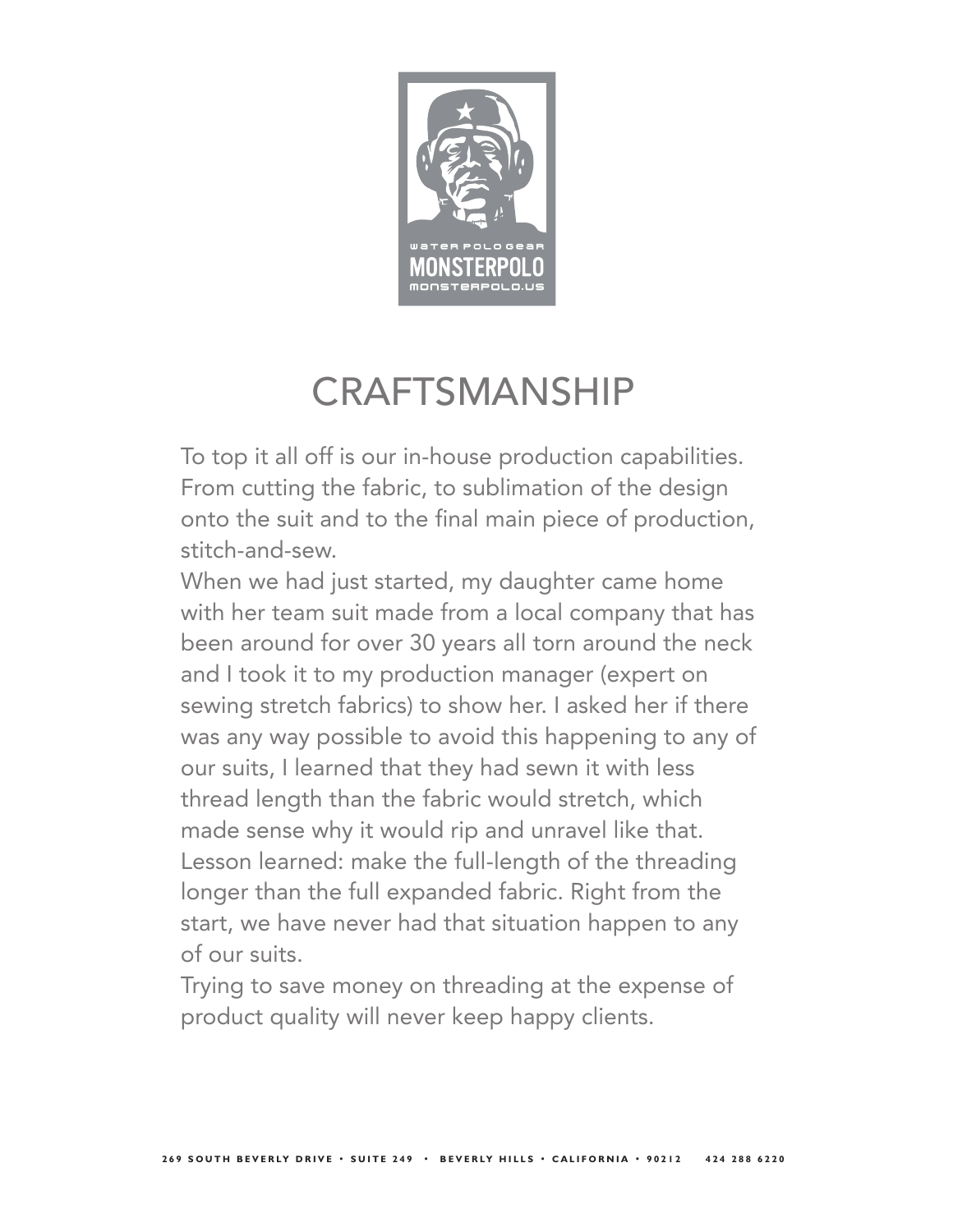

## HAPPY CLIENTS

Our HAPPINESS WARRANTY POLICY for all our shop suits applies to our corporate culture.

We are instantly and honestly your friend. Not like the lady at my bank who you have to earn her, hello with a smile, only after years of doing who knows what!? I just chose to go to a branch 2 miles further and so have others that I've met and heard that same complaint.

All our clients should expect our loving desire to deal with them from the very moment we touch base.

We love angry, frustrated and/or dissappointed clients. They become our most favorite clients because they have something to say that needs to be heard and that makes our company more awesome when we change to make them happy!

Give us a chance to work for you and create something great for your team, all "Made in America!"